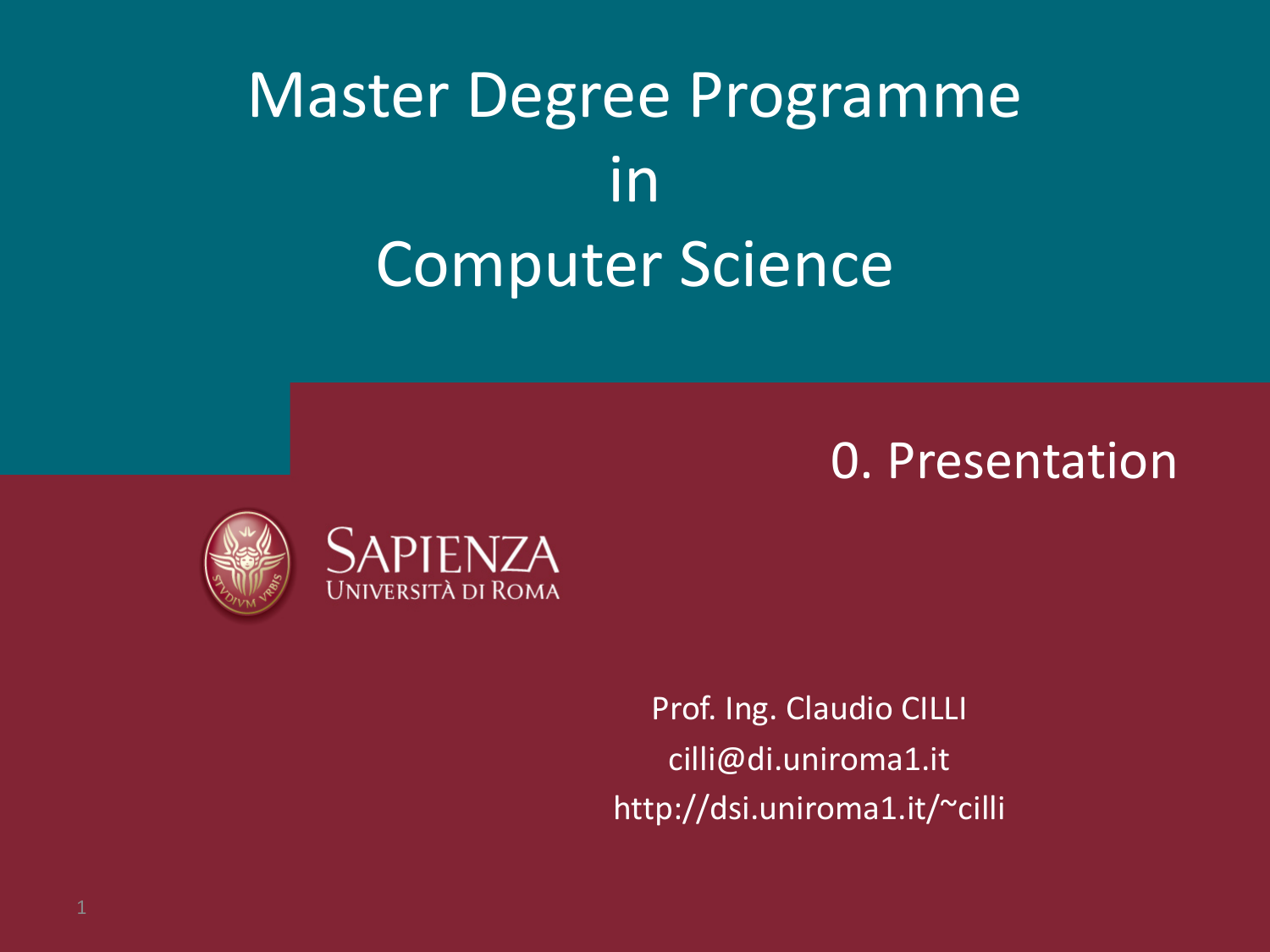- Information, Organization, Processes
- Business Process Modeling, Monitoring, Reengineering
- Operational support & supporting technologies (e.g., web IS)
- Business Intelligence (BI) & Management Information Systems
- Introduction to Data Warehouse (DW) & Data Mining (DM) for EIS
- Examples of Information System & supporting technologies
- + Presentation of case studies
- + Seminars + business experts
- + Presentation of technologies

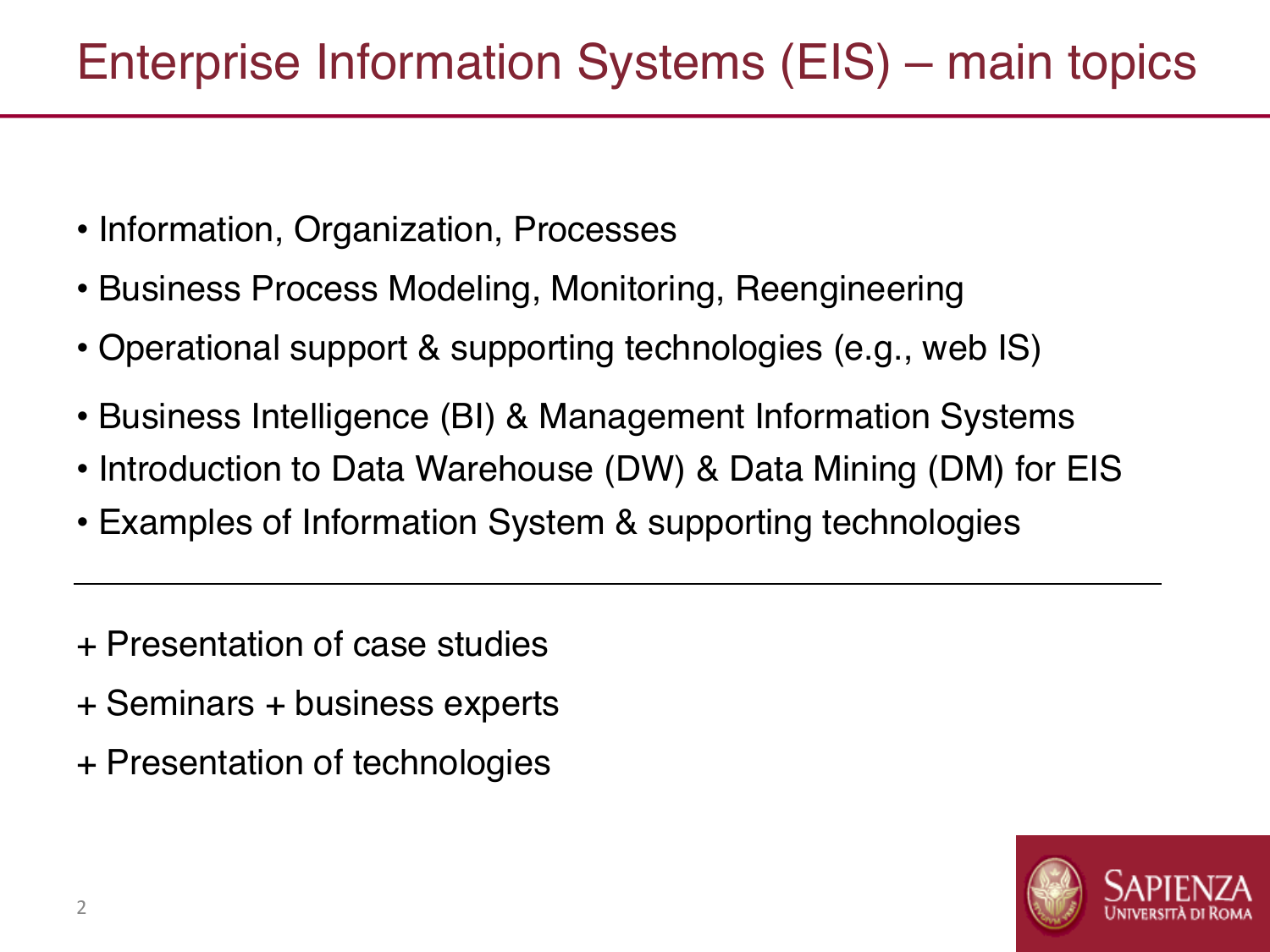# Topics (1/2)

- 1. Information
	- Organization, information system and data processing, efficiency and effectiveness, information technology, information resources
- 2. Process management
	- process classification identification, description and decomposition of processes
	- organizational variables Business Process Reengineering (BPR), Benchmarking
- 3. Process Model

3

- introduction to State Diagrams, Data Flow Diagram (DFD), Wide, Action Workflow, Petri Nets
- 4. Operational Support
	- types of information, application portfolio, institutional and operational p.
	- manufacturing company portfolio, integrated solutions (CIM, MRP, ERP, CRM), e-procurement
	- service company portfolio (front office and back-office)

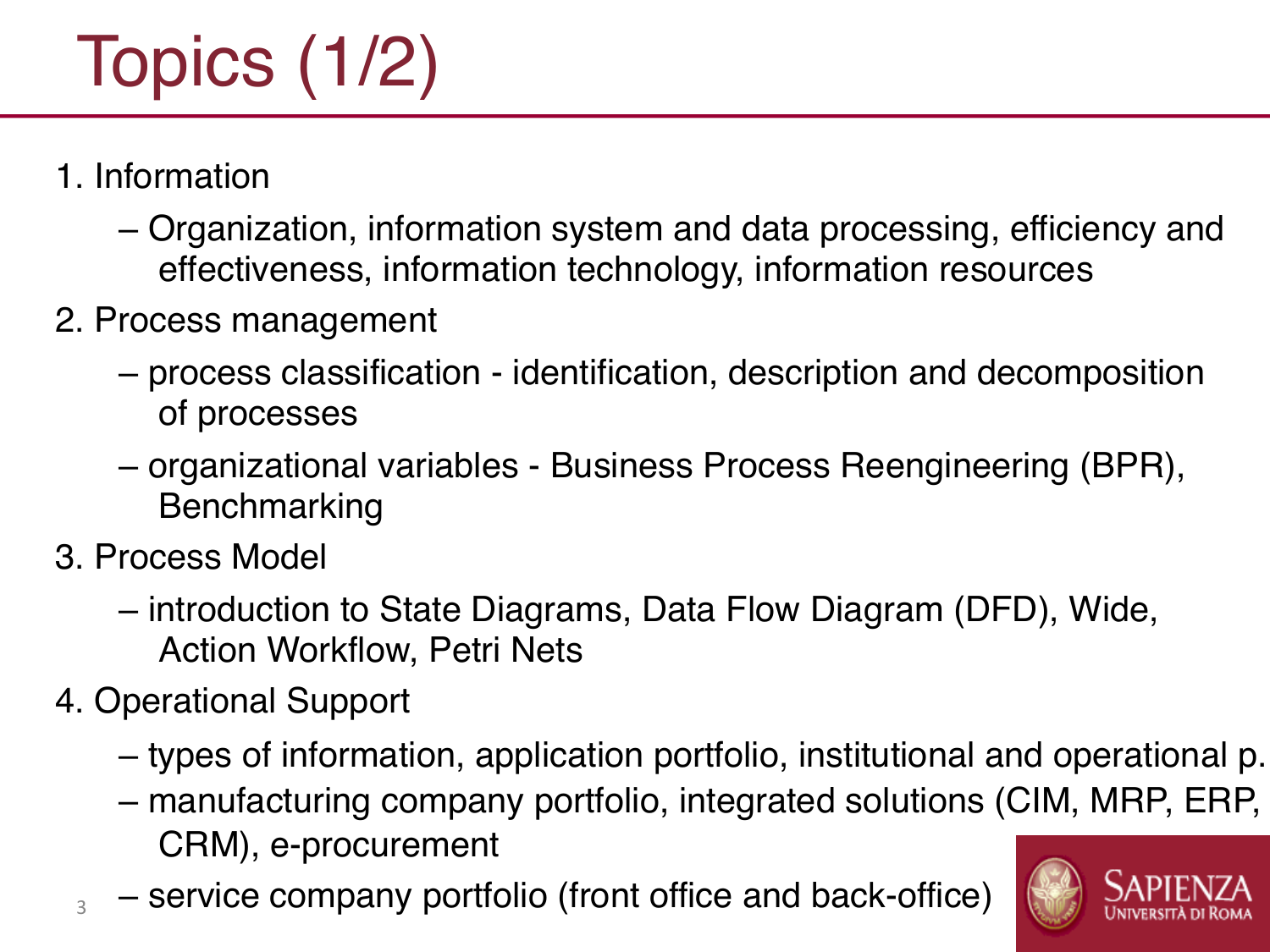## Topics (2/2)

- 5. Management Information Systems
	- generalities, Business Intelligence architecture, information management,
	- requirements for management analysis: Critical Success Factors (CSF), Key Performance Indicators (KPI), support to Balanced Scorecard (BSC)
- 6. Data Warehousing for Enterprise Information Systems
	- motivations and basic concepts; OLTP & OLAP
	- DW architectures, ETL, Data Mart multidimensional model, dimensional hierarchies, actors
	- DW, conceptual design, logical design, physical design
	- basic techniques for Data Mining
- 7. A software platform for Data Warehousing
	- general features and installation
	- DW exploration, construction of data marts
	- OLAP sessions, KPI, Data Mining

4